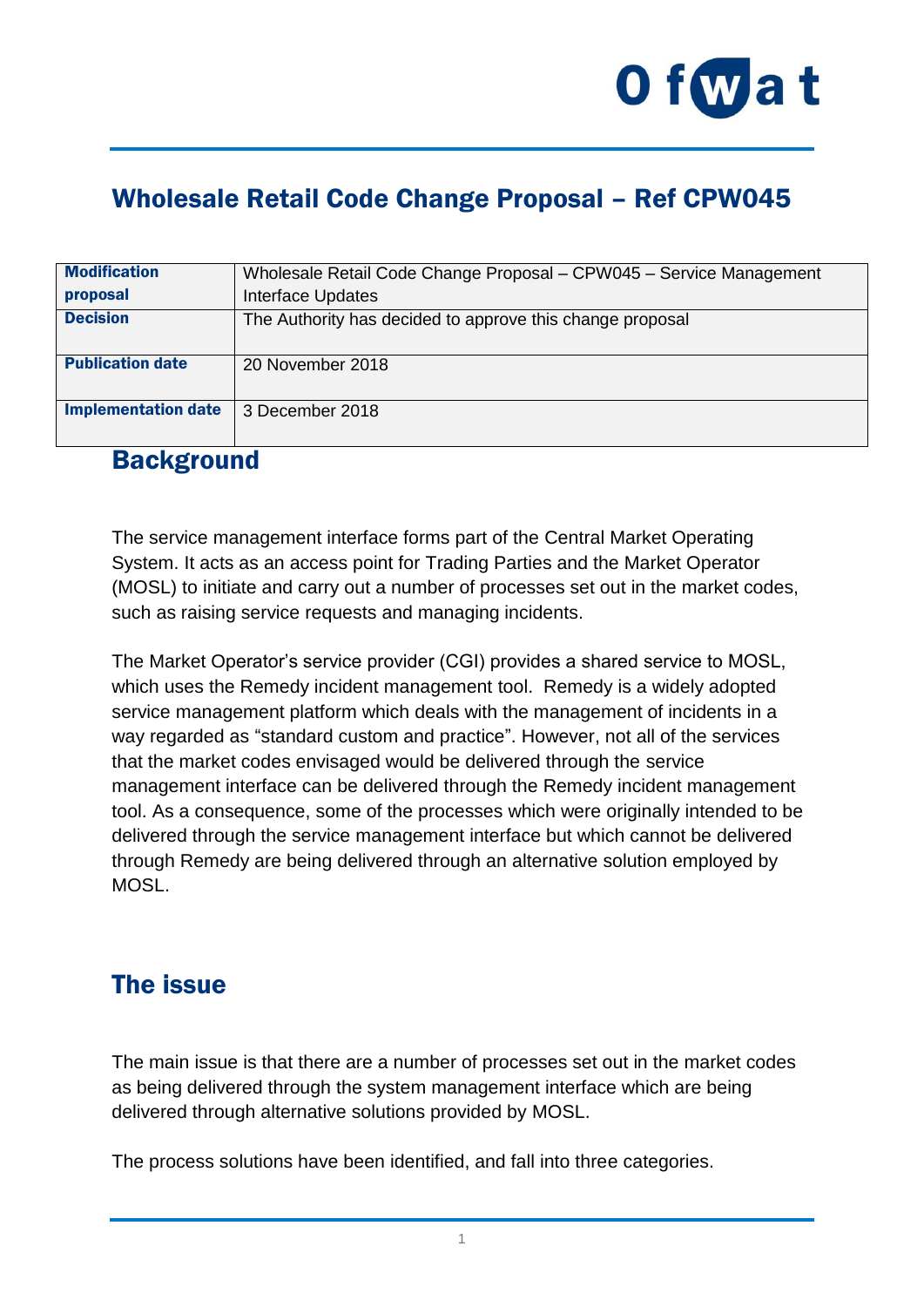Firstly, there are provisions in the market codes which are delivered by alternatives to the service management interface, rather than through the service management interface itself, as set out in the market codes. There are four instances when this happens. These are:

- The submission of non-transactional notifications from the market operator to Trading Parties (such as system downtime, or non-availability of reports). These notifications were originally envisaged to be processed using the service management interface. However, non-transactional notifications are currently being sent by the market operator to Trading Parties using e-mail (and text messaging as back-up).
- The system management dashboard was originally intended to give a realtime overview of CMOS. However, the system management dashboard is not used.
- The management of digital certificates was originally intended to be operated through the service management interface. However, digital certificates are exchanged by e-mail using a pro-forma document produced by the market operator.
- The service management interface was intended to be the storage location of the market operator documentation. However, the current operation is that the location for the publication of documentation that the market operator is required to maintain is the market operator's website.

Secondly, there is a provision in the market codes about performing anomaly detection for High Value Interface transactions, which is not used. The requirements for trading parties using the High Value Interface to notify the market operator of anomaly detection thresholds, and for these to be compared with actual transaction volume, has been found to be unnecessary.

Thirdly, there are detailed workings of the service management interface set out in the market codes, which would benefit from being redrafted to align with the way in which Remedy operates.

It has been recognised that alternative solutions to those set out in the market codes have been necessary. As these processes are a departure from the original system design, and as they are as effective, or in some cases, more effective than the original design, the market codes need to be amended to recognise the alternative solutions that have been put in place.

One option that was considered as a solution to the issue was for MOSL to request that CGI purchase or develop a different incident management tool that provides all of the functionality envisaged by the market codes under a single solution. However, CGI may not have a facility to supply such a tool on the shared infrastructure. The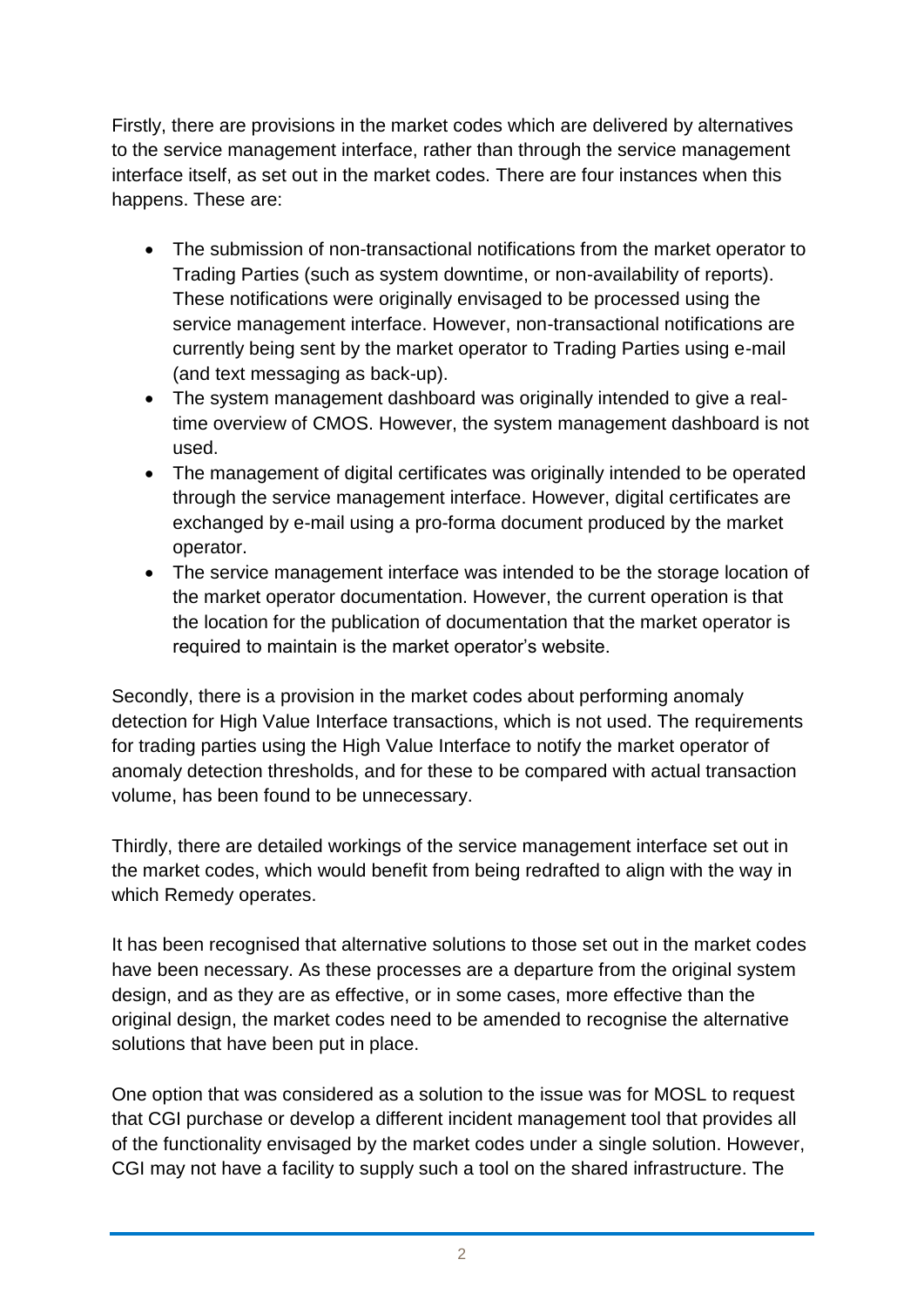option to complete a rebuild of an incident management tool which integrated all of the functionality that is reflected in the market codes would be costly, timeconsuming, and have minimal benefits.

# The modification proposal<sup>1</sup>

The proposed solution is to amend the market codes so that they align with the alternative arrangements to the service management interface currently used. This recognises that the market codes, as currently written, do not reflect the inability of the service management interface to operate in exactly the way the market codes originally envisaged.

The modifications proposed address issues identified in the three areas where issues arise.

Firstly, for those processes where alternatives to the service management interface are currently being delivered, there are four proposed modifications to reflect the alternative process used:

- The submission of non-transactional notifications from the market operator to Trading Parties (such as system downtime, or non-availability of reports) was originally envisaged to be processed using the service management interface. However, non-transactional notifications are currently being sent by the market operator to Trading Parties using e-mail (and text messaging as back-up). E-mail is handled by Mailchimp, the market operator's e-mail distribution solution. Mailchimp is more flexible and can be customised in Mailchimp, and the transaction process is simplified. It is proposed that the market codes are amended to reflect this.
- The system management dashboard, which was originally intended to give a real-time overview of CMOS, is not available. There are considered to be security risks attached to its use. System availability and status is currently notified to trading parties directly by e-mail (and text messaging as back-up) and only by exception. It is proposed that the market codes are changed to reflect the way system availability and status is made available.
- The management of digital certificates was originally intended to be operated through the service management interface. However, digital certificates are exchanged by e-mail using a pro-forma document produced by the market

1

<sup>&</sup>lt;sup>1</sup> The proposal and accompanying documentation is available on the MOSL website at https://www.mosl.co.uk/market-codes/change#scroll-track-a-change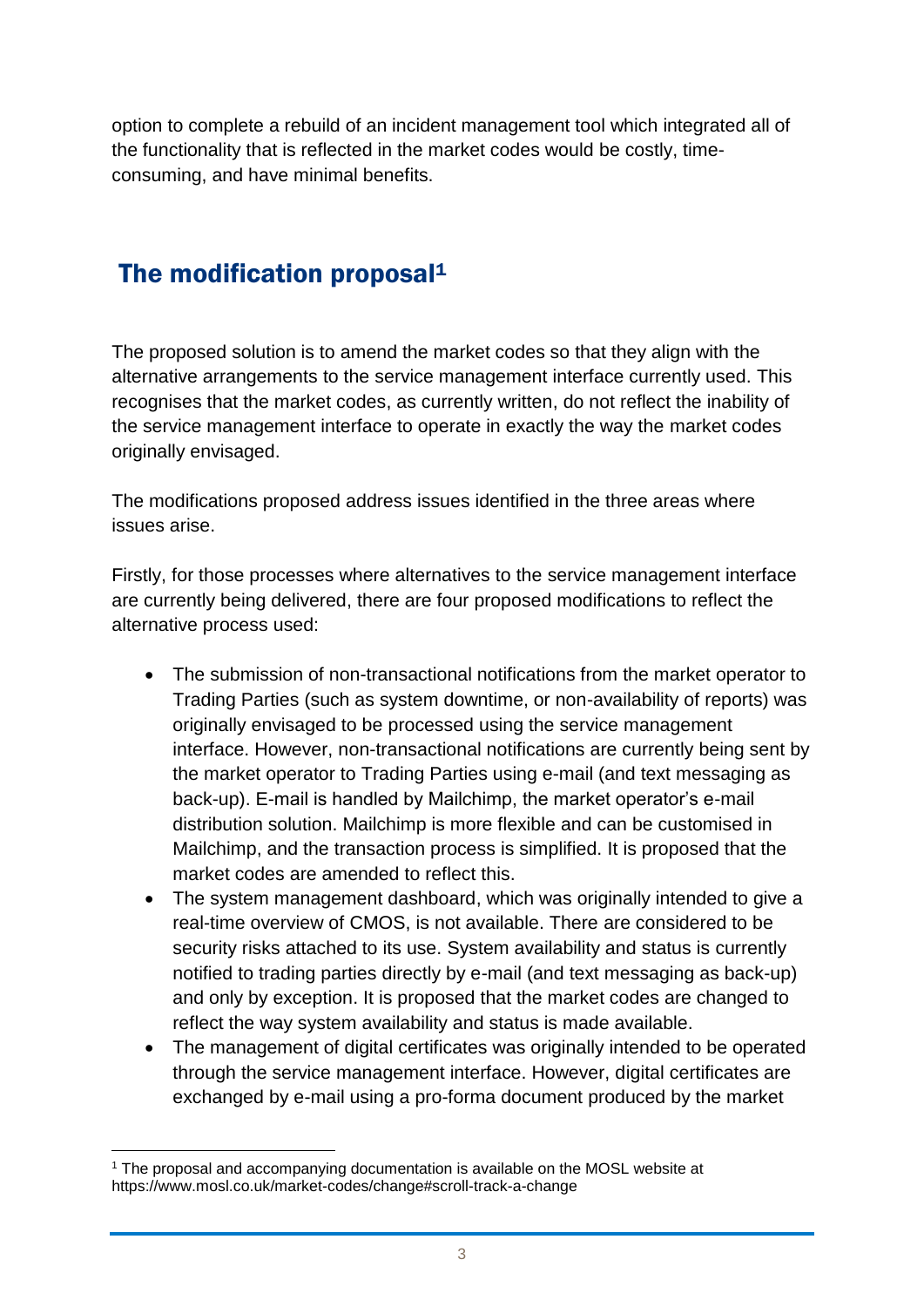operator, which is regarded as more efficient. It is proposed that the market codes are changed to reflect this.

 The service management interface was intended to be the storage location of the market operator documentation. However, the current operation is that the location for the publication of documentation that the market operator is required to maintain is the market operator's website. It is proposed that this change of location is reflected in the market codes.

Secondly, the requirements for trading parties using the High Value Interface to notify the market operator of anomaly detection thresholds and for these to be compared with actual volumes of transactions, as set out in the market codes, is not used. Instead, it is proposed that the market operator will continue to monitor the use of the High Volume Interface, and the requirement on trading parties to average expected volumes of transactions and for the market operator to perform a comparison of submitted volume data with actual volume data will be removed. It is proposed that the market codes are amended to reflect the change in approach.

Thirdly, on the detailed workings of the service management interface which set out the daily operational workings at a granular level, it is proposed that the codes be aligned to the way in which Remedy currently operates. This involves setting out how users log in, and how users access archived reports, and how particular types of request are handled.

#### Industry consultation and assessment

The Panel did not consult on this Change Proposal. This is because the Change Proposal covers the provision of a series of updates to the service management interface in order to fully reflect the functionality available through the interface, and to ensure alignment between the existing systems and solutions provided by the market operator, and those described in the market codes.

We agree that it would not be proportional to have a consultation on the current proposal.

### Panel recommendation

The Panel considered this change proposal at its meeting on 25 September 2018. It recommended, by a unanimous decision, that the Authority approve this proposal on the basis of improving the principles of efficiency, transparency, simplicity, cost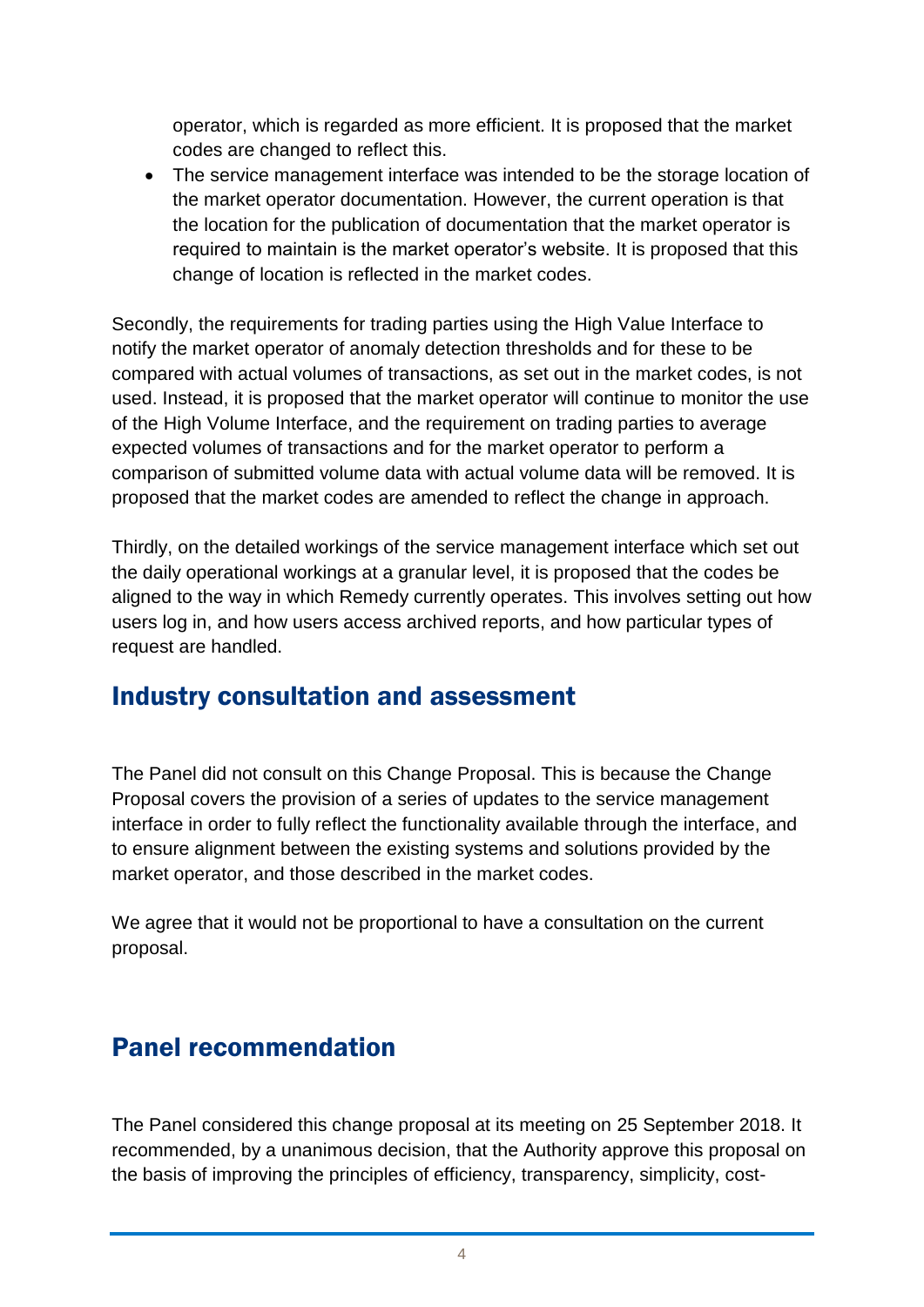effectiveness and security. The recommended date of implementation is 3 December 2018.

# Our decision

We have considered the issues raised by the modification proposal and the supporting documentation provided in the Panel's Final Report. We have concluded that the implementation of CPW045 will better align the market codes with existing operational processes, and therefore facilitate the Principles and Objectives of the Wholesale Retail Code detailed in Schedule 1 Part 1 Objectives, Principles and Definitions and is consistent with our statutory duties.

# Reasons for our decision

We set out below our views on which of the applicable Code principles are better facilitated by the modification proposal.

#### **Transparency**

The proposed change will clearly state the process by which the market operator will deliver the obligations related to the service management interface, whilst at the same time will provide clarity to trading parties on the services accessible to them and through which mechanisms.

#### **Efficiency**

The proposed changes will enable the market codes to fully reflect the functionality available through the service management interface. The proposed changes will ensure alignment between the existing systems and solutions provided by the market operator and those described in the market codes, providing clarity to trading parties on certain processes.

#### Simplicity, Cost-effectiveness and Security

The changes provide clarity on how certain market processes operate, eliminating cases where inefficient processes or practices are followed. The proposed changes will clearly set out the enduring mechanisms for delivering a number of the market operator's obligations, creating visibility and clarity on the provisions contained in the market codes.